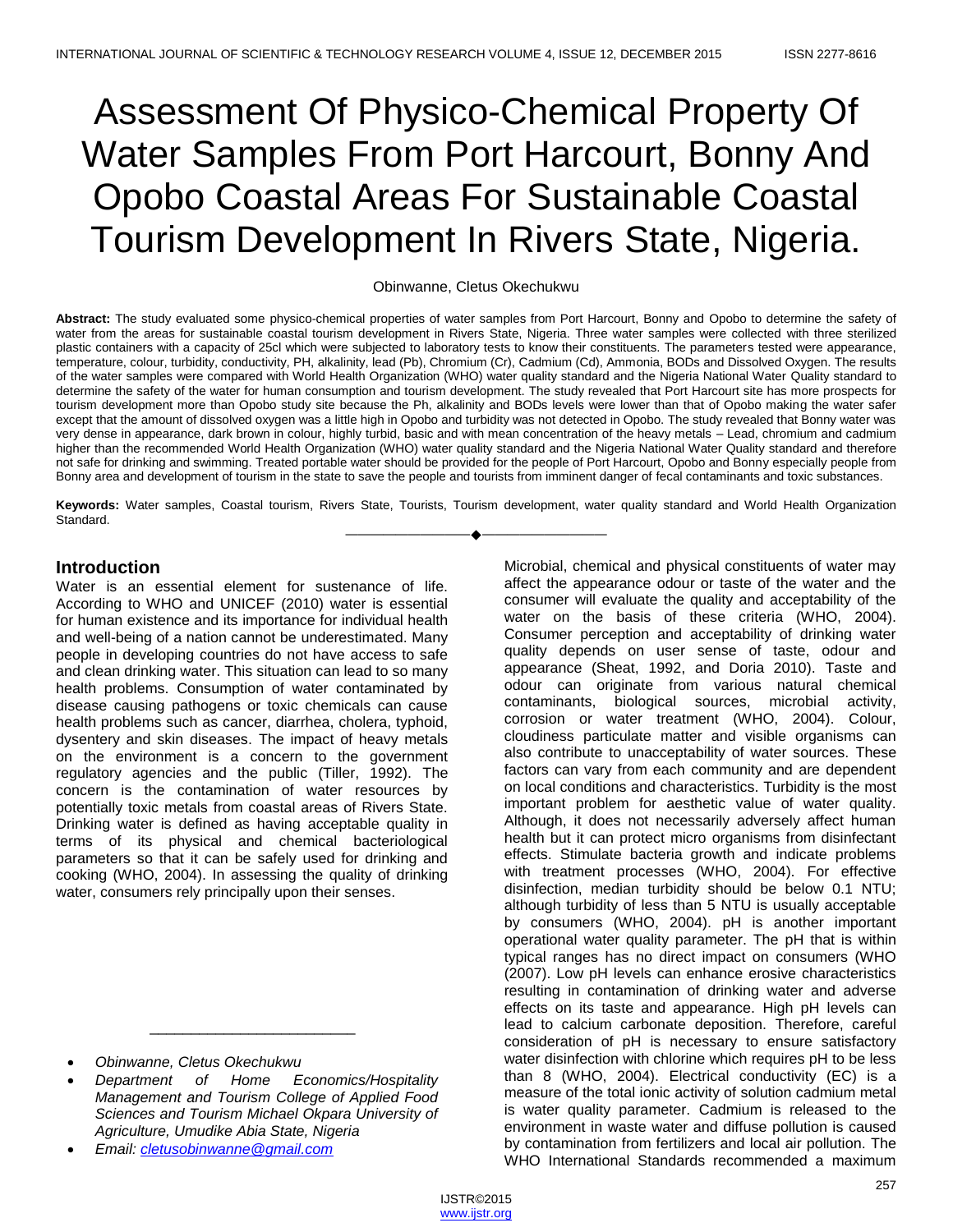allowable concentration of 0.01mg/litre (WHO, 2003S). The kidney is the main target organ for cadmium toxicity. Ammonia is an important operational water quality parameter. Ammonia in water is an indication of possible bacterial sewage and animal waster pollution (WHO, 2003B). Ammonia in the environment originates from metabolic agricultural and industrial processes and from disinfection with chloramines. The maximum allowable concentration recommended by World Health Organization was 0.5mg/l (WHO, 1984; FEPA, 1991). Chromium is another heavy metal that has health implication. The living is the liver is the main target organ for chromium toxicity. The WHO International Standards for drinking water recommended a maximum allowable concentration of 0.05mg/l for chromium based on health concern. As a practical measure, 0.05mg/l is considered to be unlikely to give rise to significant health risks (WHO, 2003c). Lead is a compound which can adversely affect human health. Lead is a general toxicant that accumulates in the skeleton. It is toxic to both the central and peripheral nervous systems, inducing neurological and behavioral effects. Apart from its carcinogenic effects, it has been observed that lead has a deficit effects on the intelligent quotient of children who were exposed to it. The upper concentration limit recommended by WHO International Standards for drinking water was 0.1mg/litre (WHO, 2003d). For the reason of morbidity and motility associated with the lack of access to safe drinking water and poor hygiene practices in developing countries like Nigeria which have adversely affected the economic vitality and future of the country. Also, the importance of access to safe, clean and acceptable drinking water has become crucial for tourism development in Rivers State. The study was aimed at assessing some physic-chemical properties of water samples from port Harcourt, Bonny and Opobo for sustainable coastal tourism development of Rivers State, Nigeria,

# **Methodology**

The researcher collected water samples with separate containers from the three study sites (locations) for laboratory analysis. The three water samples were collected with three sterilized empty Ragolis water plastic containers with a capacity of 25cl. The water samples from three different sites of the study area were subjected to laboratory tests to know their constituents. The parameters tested were appearance, temperature, colour, turbidity, conductivity, PH, alkalinity, Pb, Chromium (Cr), Cadmium (Cd), Ammonia, BODs and Dissolved Oxygen. The World Health Organization (WHO) water quality standard and the Nigeria National Water Quality standard were used to compare the results of the three water samples from the three study sites. This critical examination of the results with WHO water quality standard and Nigeria National water quality standard enabled the researcher to determine if the water in the study area would be safe or hazardous to tourists and tourism staff for drinking, swimming and bathing should the area be developed for tourism.

# **RESULTS AND DISCUSSION**

Table 1 shows the mean values of the physico-chemical parameters of water samples from three study sites – Port Harcourt, Bonny and Opobo compared with WHO (1984)

standard. The mean water temperatures of the samples were 33ºC, 39.7ºC and 34ºC for Port Harcourt, Bonny and Opobo respectively. The appearance of water samples from Port Harcourt and Opobo was clear while that of Bonny was very dense indicating the presence of many particles and sediments inside the water making it unwholesome and unsafe for drinking by tourists. The colour of water samples from Port Harcourt and Opobo were clear showing a sign of being clean water for drinking, while the water sample from Bonny was dark brown indicating a sign of bad water for tourists to consume. The turbidity indicates a sign of cloudiness caused by large number of individual particles that are invisible with the naked eyes. The turbidity of water sample from Port Harcourt was 0.001mg/l, Bonny was 146mg/l and Opobo was non-detectable, while WHO standard was 5. The mean turbidity of Port Harcourt and Opobo was less than the WHO standard which is an indication of good quality water, while the water sample from Bonny was highly turbid. In the conductivity of water which measures the ability of water to pass an electrical current due to presence of high concentration of salts and other chemicals that ionize in the solution, Port Harcourt has shown 0.001uscm<sup>-1</sup>, Bonny (0.04uscm<sup>-1</sup>) and Opobo (0.001uscm-1 ). The water conductivity of Bonny was higher than Port Harcourt and Opobo indicating higher concentration of salts and other chemical ions. This also indicates that waters from Port Harcourt and Opobo were more salt free, ion-free or impurity free than the water from Bonny. The PH of water samples from Port Harcourt, Bonny and Opobo were 7.03, 80.87 and 7.11 respectively. The PH of waters from Port Harcourt and Opobo was within the maximum acceptable range of 6.5 and 7.5 of a normal good drinking water. The pH of water sample from Bonny is said to be basic or alkaline which has health implications. The mean BODs for Port Harcourt water sample was 1.67mg/l, Bonny water sample was 16.10mg/l and Opobo water sample was 1.75mg/l as against 6.0 for WHO standard. The Bonny water sample BODs was too high and deviated significantly from maximum permissible level of 6.0 mg/l for BOD for drinking purpose WHO (1984). This could be attributed to increased total suspended solids, high organic matter content of the river where the water was collected, sewage discharges, oil refining and petrochemicals, oil spills, industrial effluents dissolved solids, etc. when these pollutants gain access into the river, they will need a large amount of oxygen needed by aquatic organisms thereby using it up to the detriment of the aquatic organisms. The BODs of 1.67mg/l for PH and 1.75 for Opobo as against the 6.0 for WHO standard implies that the amount of pollutants that gain access into the rivers where the water samples were collected were significantly low. The implication is that the rivers in Port Harcourt were less polluted than that of Opobo while rivers from Bonny were highly polluted with heavy pollutants which gain access into them. The mean dissolved oxygen content recorded in this study was 3.50mg for Port Harcourt 2.73mg/l for Bonny and 3.76mg/l for Opobo was less than the recommended minimum standard of 5mg/l (WHO, 1984, FEPA. 1991) for drinking purpose. This deviation was more significant in Bonny more than Port Harcourt and thereafter Opobo. This shows that the water sample from Bonny contained large amount of dissolved oxygen followed by the sample from Port Harcourt. Water sample from Opobo appeared the best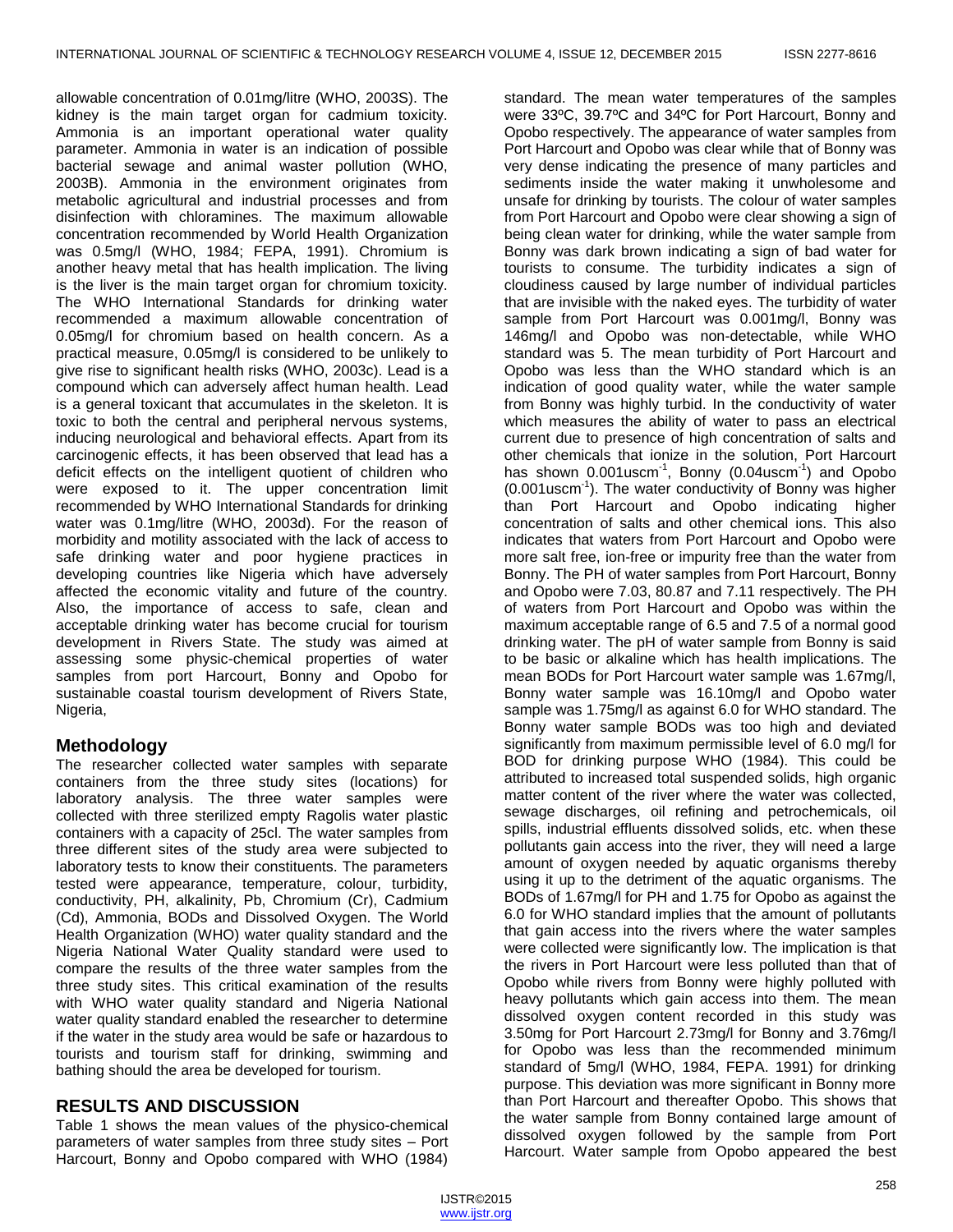amongst the three samples with 3.76mg/l dissolved oxygen content closer to 5m/l recommended minimum standard of WHO. The mean concentration of the heavy metals in the study sites – Port Harcourt, Bonny and Opobo is as follows (see table 4.9). The following heavy substances – lead (Pb) cadmium (Cd), Chromium (Cr) and Ammonia (NH) were non-detectable in water samples from both Port Harcourt and Opobo study sites. However, for lead (Pb): Bonny (0.0175mg/l) and WHO (0.1); for cadmium (Cd): Bonny (0.0193mg/l) and WHO (0.01); for chromium (Cr): Bonny (0.17mg/l) and WHO (0.05) and for Ammonia (NH): Bonny (1.16mg/l) and WHO (0.5). The table shows that the following parameters: PH, BODs, cadmium, chromium and Ammonia were higher than the recommended values for WHO standard except in lead (Pb). Considering that those metals are toxic substances. It can be seen that the water from Bonny study site is not suitable for human consumption and for swimming by tourists. However, it may be suitable for other purposes such as irrigation and industrial purposes but should not come in contact with food and skin becomes of its toxicity.

#### *Table 1: Comparisons of Physico-chemical Parameters of water samples from Port Harcourt, Bonny and Opobo with WHO Standard.*

| S/N<br>o       | Paramete<br>rs             | Units             | Port<br>Harcourt  | Bonny                     | Opobo             | <b>WHO</b>     |
|----------------|----------------------------|-------------------|-------------------|---------------------------|-------------------|----------------|
| 1              | Appearan<br>ce             |                   | Clear             | Very<br>dense             | Clear             |                |
| $\overline{2}$ | Temperat<br>ure            | $0^{\circ}$ C     | 33°C              | 39.7°C                    | 34.0°C            |                |
| 3              | Colour                     | -                 | Colourles<br>s    | Dark<br><b>Brown</b>      | Colourle<br>SS    |                |
| 4              | Turbidity                  | <b>NTU</b>        | 0.001             | 146                       | <b>ND</b>         | 5              |
| 5              | Conducti<br>vity           | uscm <sup>-</sup> | 0.001<br>$uscm-1$ | 0.04<br>$uscm-1$          | 0.001<br>$uscm-1$ |                |
| 6              | <b>PH</b>                  | $\overline{a}$    | 7.03              | 8.87                      | 7.11              | $6.5 -$<br>7.5 |
| $\overline{7}$ | Alkalinity                 | mg/l              | $0.004$ mg/l      | 0.001 <sub>m</sub><br>g/l | 0.005m<br>g/l     |                |
| 8              | Pb                         | mg/l              | <b>ND</b>         | 0.0175<br>mg/l            | <b>ND</b>         | 0.1            |
| 9              | Cr<br>(chromiu<br>m)       | mg/l              | <b>ND</b>         | $0.17$ mg/l               | <b>ND</b>         | 0.05           |
| 10             | Cd<br>(cadmium             | mg/l              | <b>ND</b>         | 0.0193<br>mg/l            | <b>ND</b>         | 0.01           |
| 11             | Ammonia                    | mg/l              | <b>ND</b>         | 1.16mg/l                  | <b>ND</b>         | 0.5            |
| 12             | <b>BODs</b>                | mg/l              | 1.67mg/l          | 16.10m<br>g/l             | 1.75mg/l          | 6.0            |
| 13             | <b>Dissolved</b><br>oxygen | mg/l              | 3.50mg/l          | $2.73$ mg/l               | 3.76mg/l          | 5(m/l)         |

*Source: Field survey, 2013*

KEY:

ND - Non-Detectable

The following parameters: Lead, Chromium, Cadmium, Ammonia were non-detectable from Port Harcourt and Opobo water samples. These water samples were clear and colourless. Also, BODs, PH parameters were less than the recommended WHO standard for Port Harcourt and Opobo; while turbidity was non-detectable for Opobo and

less than recommended value for WHO standard for Port Harcourt. This implies that the water samples from Port Harcourt and Opobo were safe and wholesome for human consumption, swimming and bathing for tourists. Table 2 displays the physical and chemical parameters of water samples from Bonny, Opobo and Port Harcourt with the National Standard for Drinking water quality (SON, 2014). The mean values of water temperature reveals 33ºC for Port Harcourt, 39.7 ºC for Bonny and 34.0 ºC for Opobo while the National Standard is ambient (i.e. dependent on the atmosphere and the environment). This shows that water temperatures have no health implication. The water samples from Port Harcourt and Opobo were clear and colourless while the sample from Bonny was very dense and dark brown and the National Standard recommended a maximum permitted level of water value of 15. The water samples from Port Harcourt and Opobo have acceptable quality in terms of colour and appearance unlike the water sample from Bonny. The mean turbidity values were 0.001, 146 and non-detectable (ND) for Port Harcourt, Bonny and Opobo respectively, while the National Standard recommends 5 as the maximum permitted level for water turbidity. The turbidity values of water samples from Port Harcourt and Opobo were less than Port Harcourt and Opobo were less than the permitted level recommended by Stand Organisation of Nigeria as the National Standard. Also, the water sample from Bonny was highly turbid and differed significantly from the National Standard value. This level of turbidity makes it unacceptable for human consumption aand therefore unsuitable for tourists' use. The mean values of water conductivity of water samples from Port Harcourt, Bonny and Opobo were 0.001us/cm, 0.04 us/cm and 0.001us/cm respectively, while the value recommended by SON as the maximum permitted level was 1000us/cm. The conductivity levels of water samples from the three study sites were for less than the National Standard value recommended by SON. This indicates that the concentration of salts and other chemicals that iconize in solutions were not high in the three water samples from the study sites in comparison with the National Standard recommendation. However, the water samples from Port Harcourt and Opobo were more salt free, ion-free or impurity free than the water sample from Bonny. It is important to note that the higher the conductivity of water, the higher the ability of the water to pass electricity current. The pH was 7.03 for Port Harcourt, 8.87 for Bonny and 7.11 for Opobo while the National Standard was ≥6.5≤8.5. The pH values of water samples from Port Harcourt and Opobo were within the recommended range of the National Standard. The PH value of the water sample from Bonny was little above the National Standard value. This implies that the PH of water from Opobo and Port Harcourt was acceptable for a good drinking water; but the water from Bonny was slightly alkaline which has health implication and unsuitable for consumption. The mean value of lead (Pb) showed non-detectable (ND) for water samples from Port Harcourt and Opobo and 0.0175mg/L for Bonny while the National Standard recommended value was 0.01mg/L. This indicates that Opobo and Port Harcourt waters were lead-free and no health implications on human concerning those issues connected to excess lead (Pb) in the body. On the other hand, the water from Bonny appears to be toxic, likely to cause cancer, have interference with Vitamin D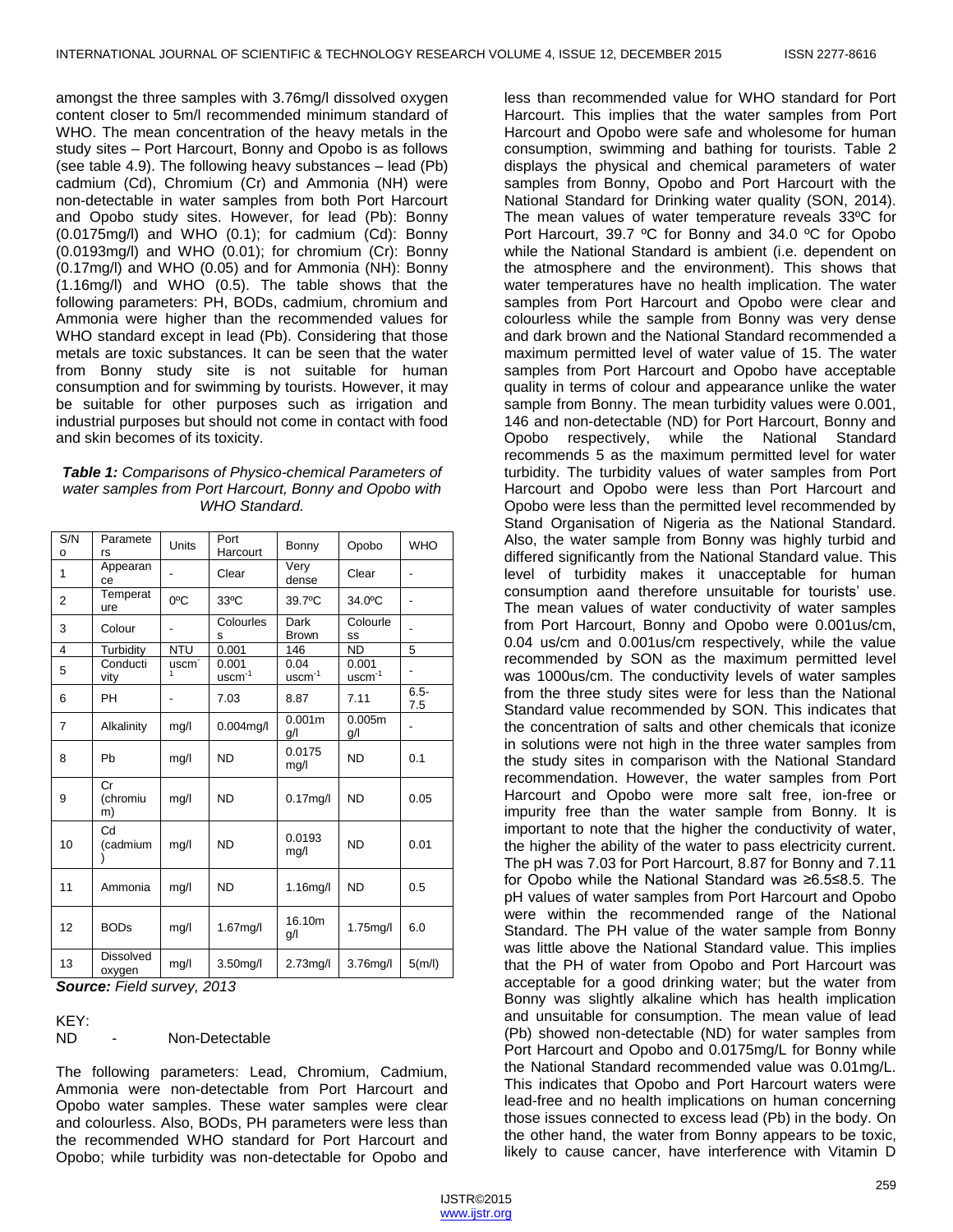metabolism, as well as having the tendency to affect the mental development in infants. In other words, the water is hazardous to human health. The value of chromium (Cr) was non-detectable (ND) for Port Harcourt and Opobo; 0.17 mg/L for Bonny, and 0.05 mg/L for National Standard. Similarly, the water samples from Opobo and Port Harcourt indicated to be good and acceptable for human consumption. The waters from those two study sites were not hazardous when considering those health issues linked with chromium. In contrast, the water from Bonny was higher than the recommended National Standard value by Standard Organization of Nigeria. From the finding, it shows that water from the study site was hazardous for drinking thereby making it carcinogenic and likely to cause cancer. The table also shows that cadmium (cd) was nondetectable (ND) for Opobo and Port Harcourt, 0.0193m/l for Bonny and 0.003mg/L for National Standard considering this having metal, the waters from Opobo and Port Harcourt have no health implication and is therefore good and acceptable as good for drinking. The mean value of cadmium (cd) was above the maximum permitted level recommended as National Standard value. The water is hazardous to human health. The level of the metal in the water from Bonny has the potential to damage the kidney; as cadmium is known to be toxic to the kidney. For Ammonia, there is no recommended maximum permitted level according to the National Standard for drinking water quality in Nigeria. However, this metal was not detected in the water sample from Bonny. The absence of Ammonia in the water samples from Opobo and Port Harcourt has no doubt made the water from these sites to be acceptable and preferable to the water from Bonny. The BOD's value was 1.67mg/L for Port Harcourt, 1.75mg/L for Opobo and 16.10 mg/L for Bonny. There is no recommended value according to the National Standard. BOD's is a parameter which indicates presence of suspended solids and organic matter content. The results revealed that the water from Bonny has a very high suspended solids and organic matter content more than Opobo; while Opobo has slightly more than the value of Port Harcourt. This shows that sewage discharges oil spills, industrial effluents, dissolved solids, etc have significantly more access into the rivers in Bonny than the rivers in Opobo and Port Harcourt. This indicates that rivers in Bonny were heavily polluted while rivers in Port Harcourt were less polluted. The mean value of dissolved oxygen for Port Harcourt was 3.5 mg/L; Opobo was 3.76 mg/L and Bonny was 2.73 mg/L. The mean value of dissolved oxygen was least in Bonny thereby making the water less acceptable, while the mean value of the dissolved oxygen was highest in Opobo thereby making it more acceptable.

*Table 2: Comparisons of physical and chemical parameters of water samples from Bonny, Port Harcourt and Opobo with National standard for drinking water quality*

| S/<br>No       | <b>Parameter</b><br>s      | <b>Units</b>             | Port<br><b>Harcourt</b> | <b>Bonny</b> | Opobo          | <b>Nationa</b><br>standar<br>d |
|----------------|----------------------------|--------------------------|-------------------------|--------------|----------------|--------------------------------|
| 1              | Appearance                 | $\overline{\phantom{0}}$ | Clear                   | Very dense   | Clear          |                                |
| 2              | Temperatur<br>е            | °C                       | 33 °C                   | 39.7 °C      | 34.0 °C        | Ambient                        |
| 3              | Colour                     | <b>TCU</b>               | Colourles<br>s          | Dark brown   | Colourl<br>ess | 15                             |
| 4              | Turbidity                  | <b>NTU</b>               | 0.001                   | 146          | <b>ND</b>      | 5                              |
| 5              | Conductivit<br>у           | US/C<br>М                | $0.001$ us/<br>cm       | 0.04         | 0.001          | 1000                           |
| 6              | PH                         |                          | 7.03                    | 8.87         | 7.11           | ≥6.5≥8.<br>5                   |
| $\overline{7}$ | Alkalinity                 | Mg/L                     | 0.004                   | 0.001        | 0.005          |                                |
| 8              | Pb                         | Mg/L                     | <b>ND</b>               | 0.0175       | <b>ND</b>      | 0.01                           |
| 9              | Chromium                   | Mg/L                     | <b>ND</b>               | 0.17         | <b>ND</b>      | 0.05                           |
| 10             | Cadmium                    | Mg/L                     | <b>ND</b>               | 0.0193       | <b>ND</b>      | 0.003                          |
| 11             | Ammonia                    | Mg/L                     | <b>ND</b>               | 1.16         | <b>ND</b>      |                                |
| 12             | <b>BODs</b>                | Mg/L                     | 1.67                    | 16.10        | 1.75           | $\overline{\phantom{a}}$       |
| 13             | <b>Dissolved</b><br>oxygen | Mg/L                     | 3.50                    | 2.73         | 3.76           |                                |

*Source: Field survey, 2013*

#### KEY:

ND = Non – Detectable

BOD's =Biochemical oxygen demands

Therefore, looking at the parameters holistically, the waters from Port Harcourt and Opobo were neither toxic nor carcinogenic because the level of heavy metals present in them was less than the National Recommended value. The waters were clear and colourless. Also, their pH, conductivity and turbidity levels were lower than the National Standard values. The quality of water from Port Harcourt and Opobo study sites were suitable, acceptable and good for normal good drinking water. The waters were not hazardous but safe for drinking by tourists. In view of the above parameters used for the study, Opobo and Port Harcourt study sites are suitable sites and have prospect for tourism development. However, Port Harcourt site has more prospects for tourism development more than Opobo study site because its Ph, alkalinity and BODs levels were lower than that of Opobo except that the amount of dissolved oxygen was a little high in Opobo and turbidity was not detected in Opobo. The study revealed that Bonny water was very dense in appearance, dark brown in colour, highly turbid, basic and with mean concentration of the heavy metals – Lead, chromium and cadmium higher than the recommended National Standard. Also, the water has high concentration of ammonia and BOD's as well as being low in dissolved oxygen. This implies that Bonny water was hazardous and not safe for human consumption. The water was highly polluted with heavy metals that are toxic. The indication is that one of the challenges of developing tourism in Bonny is the poor quality of the water as a result of pollution. The water did not meet the recommended National Standard for drinking water quality in Nigeria.